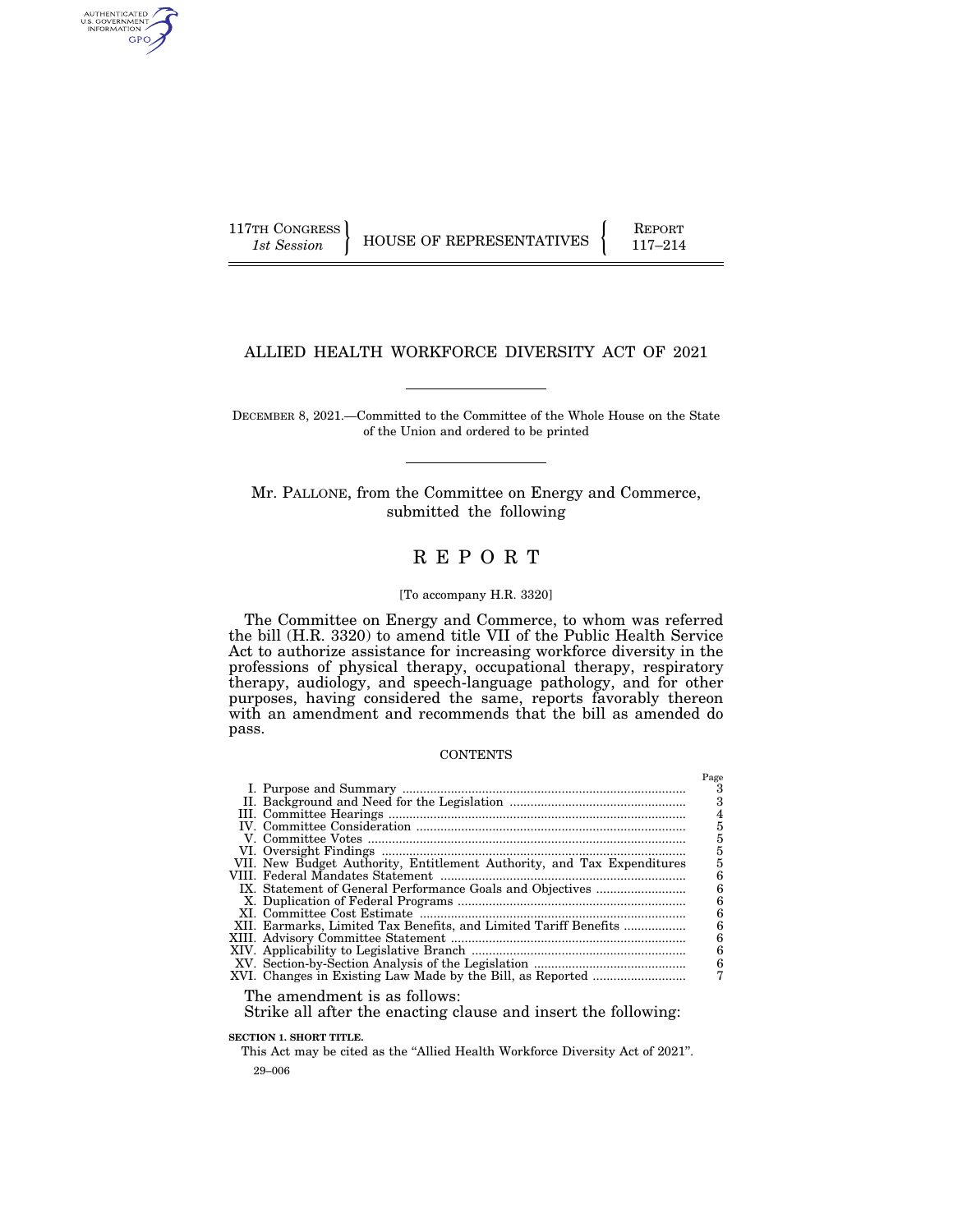## **SEC. 2. INCREASING WORKFORCE DIVERSITY IN THE PROFESSIONS OF PHYSICAL THERAPY, OCCUPATIONAL THERAPY, RESPIRATORY THERAPY, AUDIOLOGY, AND SPEECH-LANGUAGE PATHOLOGY.**

Title VII of the Public Health Service Act is amended—<br>
(1) by redesignating part G (42 U.S.C. 295j et seq.) as part H; and<br>
(2) by inserting after part F (42 U.S.C. 295h) the following new part:

## **''PART G—INCREASING WORKFORCE DIVERSITY IN THE PROFESSIONS OF PHYSICAL THERAPY, OCCUPA-TIONAL THERAPY, RESPIRATORY THERAPY, AUDI-OLOGY, AND SPEECH-LANGUAGE PATHOLOGY**

#### **''SEC. 783. SCHOLARSHIPS AND STIPENDS.**

''(a) IN GENERAL.—The Secretary may award grants and contracts to eligible entities to increase educational opportunities in the professions of physical therapy, occupational therapy, respiratory therapy, audiology, and speech-language pathology for eligible individuals by—

 $i(1)$  providing student scholarships or stipends, including for-

 $(A)$  completion of an accelerated degree program;

''(B) completion of an associate's, bachelor's, master's, or doctoral degree program; and

''(C) entry by a diploma or associate's degree practitioner into a bridge or degree completion program;

"(2) providing assistance for completion of prerequisite courses or other preparation necessary for acceptance for enrollment in the eligible entity; and

"(3) carrying out activities to increase the retention of students in one or more programs in the professions of physical therapy, occupational therapy, respiratory therapy, audiology, and speech-language pathology.

''(b) CONSIDERATION OF RECOMMENDATIONS.—In carrying out subsection (a), the Secretary shall take into consideration the recommendations of national organizations representing the professions of physical therapy, occupational therapy, res-<br>piratory therapy, audiology, and speech-language pathology, including the American<br>Physical Therapy Association, the American Occupational American Speech-Language-Hearing Association, the American Association for Respiratory Care, the American Academy of Audiology, and the Academy of Doctors of Audiology.<br>"(c) REQUIRED INFORMATION AND CONDITIONS FOR AWARD RECIPIENTS.

" $(1)$  In GENERAL.—The Secretary may require recipients of awards under this section to report to the Secretary concerning the annual admission, retention, and graduation rates for eligible individuals in programs of the recipient leading to a degree in any of the professions of physical therapy, occupational ther-

apy, respiratory therapy, audiology, and speech-language pathology. ''(2) FALLING RATES.—If any of the rates reported by a recipient under paragraph (1) fall below the average for such recipient over the two years preceding the year covered by the report, the recipient shall provide the Secretary with plans for immediately improving such rates.

 $(3)$  INELIGIBILITY.—A recipient described in paragraph  $(2)$  shall be ineligible for continued funding under this section if the plan of the recipient fails to improve the rates within the 1-year period beginning on the date such plan is implemented.

''(d) DEFINITIONS.—In this section:

''(1) ELIGIBLE ENTITIES.—The term 'eligible entity' means an accredited education program that is carrying out a program for recruiting and retaining students underrepresented in the professions of physical therapy, occupational therapy, respiratory therapy, audiology, and speech-language pathology (includ-

ing racial or ethnic minorities, or students from disadvantaged backgrounds). ''(2) ELIGIBLE INDIVIDUAL.—The term 'eligible individual' means an individual who—

''(A) is a member of a class of persons who are underrepresented in the professions of physical therapy, occupational therapy, respiratory therapy, audiology, and speech-language pathology, including individuals who are— (i) racial or ethnic minorities;

''(ii) from disadvantaged backgrounds; or

 $(iii)$  individuals with a disability (as defined in section  $3(1)$  of the Americans with Disabilities Act of 1990), or who have an individualized education program (as defined in section 602 of the Individuals with Disabilities Education Act), are covered under section 504 of the Rehabilitation Act of 1973, or have other documentation establishing the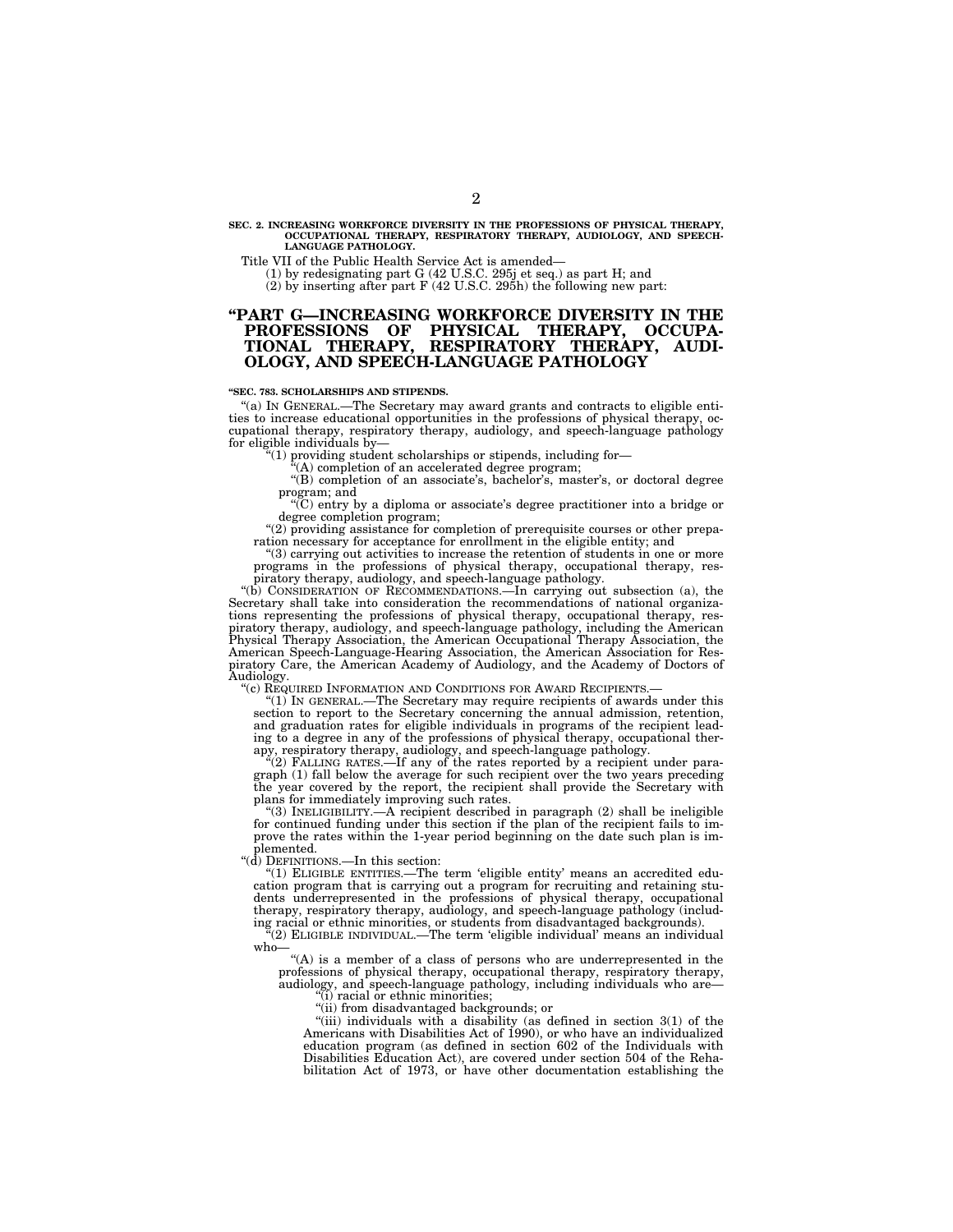student's disability (as such term is defined in section 3(1) of the Americans with Disabilities Act of 1990);

''(B) has a financial need for a scholarship or stipend; and

 $(C)$  is enrolled (or accepted for enrollment) at an audiology, speech-language pathology, respiratory therapy, physical therapy, or occupational therapy program as a full-time student at an eligible entity.

''(e) AUTHORIZATION OF APPROPRIATIONS.—There is authorized to be appropriated to carry out this section \$8,000,000 for the first fiscal year commencing after the date of enactment of the Allied Health Workforce Diversity Act of 2021 and each of the 4 succeeding fiscal years.''.

# **SEC. 3. ELIGIBILITY CLARIFICATION REGARDING STUDENTS SUPPORTED THROUGH MENTAL AND BEHAVIORAL HEALTH EDUCATION AND TRAINING GRANTS.**

Section  $756(a)(1)$  of the Public Health Service Act  $(42 \text{ U.S.C. } 294e-1(a)(1))$  is amended by inserting after "occupational therapy" the following: "(which may include master's and doctoral level programs)''.

### I. PURPOSE AND SUMMARY

H.R. 3320, the "Allied Health Workforce Diversity Act of 2021," would allow the Secretary of Health and Human Services (HHS) to award grants and contracts to accredited education programs to increase diversity in the physical therapy, occupational therapy, respiratory therapy, audiology, and speech-language pathology professions. The bill authorizes \$8 million for each fiscal year for five years following enactment, and such funding may be used to provide scholarships or stipends and to carry out activities to support recruitment and retention of students from underrepresented groups.

### II. BACKGROUND AND NEED FOR LEGISLATION

According to data collected by the Association of American Medical Colleges, 5.8 percent of active physicians identified as Hispanic and five percent identified as Black or African American.1 When considering a wider pool of healthcare professions such as advanced practice registered nurses, dentists, occupational therapists, pharmacists, physical therapists, physician assistants, respiratory therapists, and speech-language pathologists, Black, Hispanic, and Native American people remain significantly underrepresented relative to their representation in the current workforce.2 This trend has only marginally improved over the last two decades.<sup>3</sup>

This lack of diversity is also observed within the allied health workforce. Allied health professions are those that are distinct from medicine and nursing and ''use scientific principles and evidencebased practice for the diagnosis, evaluation and treatment of acute and chronic diseases; promote disease prevention and wellness for optimum health; and apply administration and management skills to support health care systems in a variety of settings.<sup>"4</sup>

Some examples of allied health professionals include but are not limited to dental hygienists, diagnostic medical sonographers, dietitians, medical technologists, occupational therapists, physical

<sup>1</sup> Association of American Medical Colleges, *Diversity in Medicine: Facts and Figures 2019*  (www.aamc.org/data-reports/workforce/interactive-data/figure-18-percentage-all-active-physi-

cians-race/ethnicity-2018) (accessed Nov. 30, 2021).<br><sup>- 2</sup> See note 1.<br>- 3 Dan P. Ly and Anupam B. Jena, *Trends in Diversity and Representativeness of Health Care*<br>Wor*kers in the United States, 2000 to 2019, J*AMA Networ jamanetworkopen.2021.17086). 4 Association of Schools Advancing Health Professions, *What Is Allied Health?* (accessed Nov.

<sup>30, 2021) (</sup>www.asahp.org/what-is).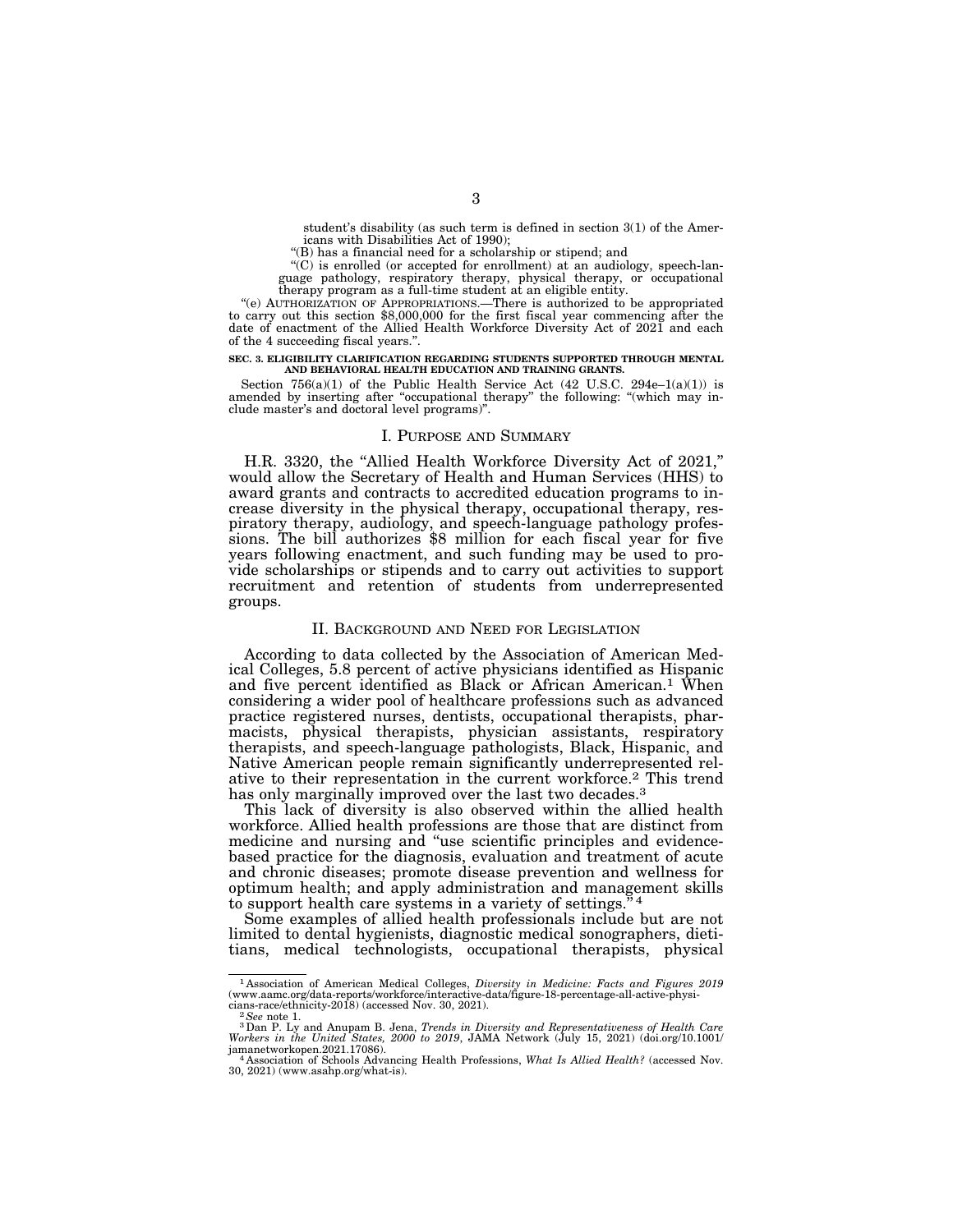therapists, radiographers, respiratory therapists, and speech language pathologists.5 Data from the Bureau of Labor Statistics indicate that the allied health professions in particular are severely lacking in racial and ethnic diversity; less than five percent of these professionals are Black and less than seven percent are Hispanic.6

Increasing diversity in the health workforce has been found to be positively associated with better care.7 Studies have found that concordance between the race of healthcare providers and patients is correlated with improved patient health outcomes, patient satisfaction, and communication.<sup>8</sup> Additionally, a more diverse health workforce is critical to addressing the needs of patients in medically underserved areas.<sup>910</sup> In a time when minority populations continue to experience a disproportionate burden of preventable disease, death, and disability, a more diverse healthcare workforce may be helpful in addressing these disparities.<sup>11</sup>

For these reasons, H.R. 3320 aims to improve diversity in the physical therapy, occupation therapy, respiratory therapy, audiology, and speech-language pathology professions, by allowing the HHS Secretary to award grants and contracts to support scholarships and stipends, preparatory resources, and retention activities for individuals underrepresented in these fields. This program is modeled after the Title VIII Nursing Workforce Diversity program, which has successfully increased the percentage of racial and ethnic minorities pursuing careers in nursing.

#### III. COMMITTEE HEARINGS

For the purposes of section 3(c) of rule XIII of the Rules of the House of Representatives, the following hearing was used to develop or consider H.R. 3320:

The Subcommittee on Health held a legislative hearing on October 26, 2021, entitled ''Caring for America: Legislation to Support Patients, Caregivers, and Providers.'' The Subcommittee received testimony from the following witnesses:

• Corey Feist, Founder, Dr. Lorna Breen Foundation;

• Lisa Macon Harrison, M.P.H., President, National Association of County and City Health Officials (NACCHO);

• Brooks A. Keel, Ph.D., President, Augusta University;

• Alan Levine, Executive Chairman, President, and CEO, Ballad Health;

• Jeanne Marrazzo, M.D., Board Member, Infectious Disease Society of America, Infectious Disease Division Chief, University of Alabama at Birmingham;

<sup>5</sup> *Id*. 6 U.S. Department of Health and Human Services, Health Resources and Services Administra-tion, National Center for Health Workforce Analysis, *Sex, Race, and Ethnic Diversity of U.S.*  Health Occupations (2011–2015) (Aug. 2017) (bhw.hrsa.gov/sites/default/files/bureau-health-<br>workforce/data-research/diversity-us-health-occupations.pdf).<br><sup>7</sup> L. E. Gomez and Patrick Bernet, *Diversity Improves Performance* 

the National Medical Association (Aug. 2019) (doi.org/10.1016/j.jnma.2019.01.006).<br><sup>8</sup>Kirsten Wilbur et al., *Developing Workforce Diversity in the Health Professions: A Social Justice Perspective, Health Professions Educa* tice Perspective, Health Professions Education (June 1, 2020) (doi.org/10.1016/j.hpe.2020.01.002).<br>Pld.<br><sup>10</sup>Lyndonna M. Marrast et al., *Minority Physicians' Role in the Care of Underserved Patients:*<br>Diversifying the Phys

nal Medicine (Feb.1, 2014) (doi.org/10.1001/jamainternmed.2013.12756).<br><sup>11</sup>U.S. Department of Health and Human Services, *HHS Action Plan to Reduce Racial and*<br>*Ethnic Health Disparities* (minorityhealth.hhs.gov/assets/pdf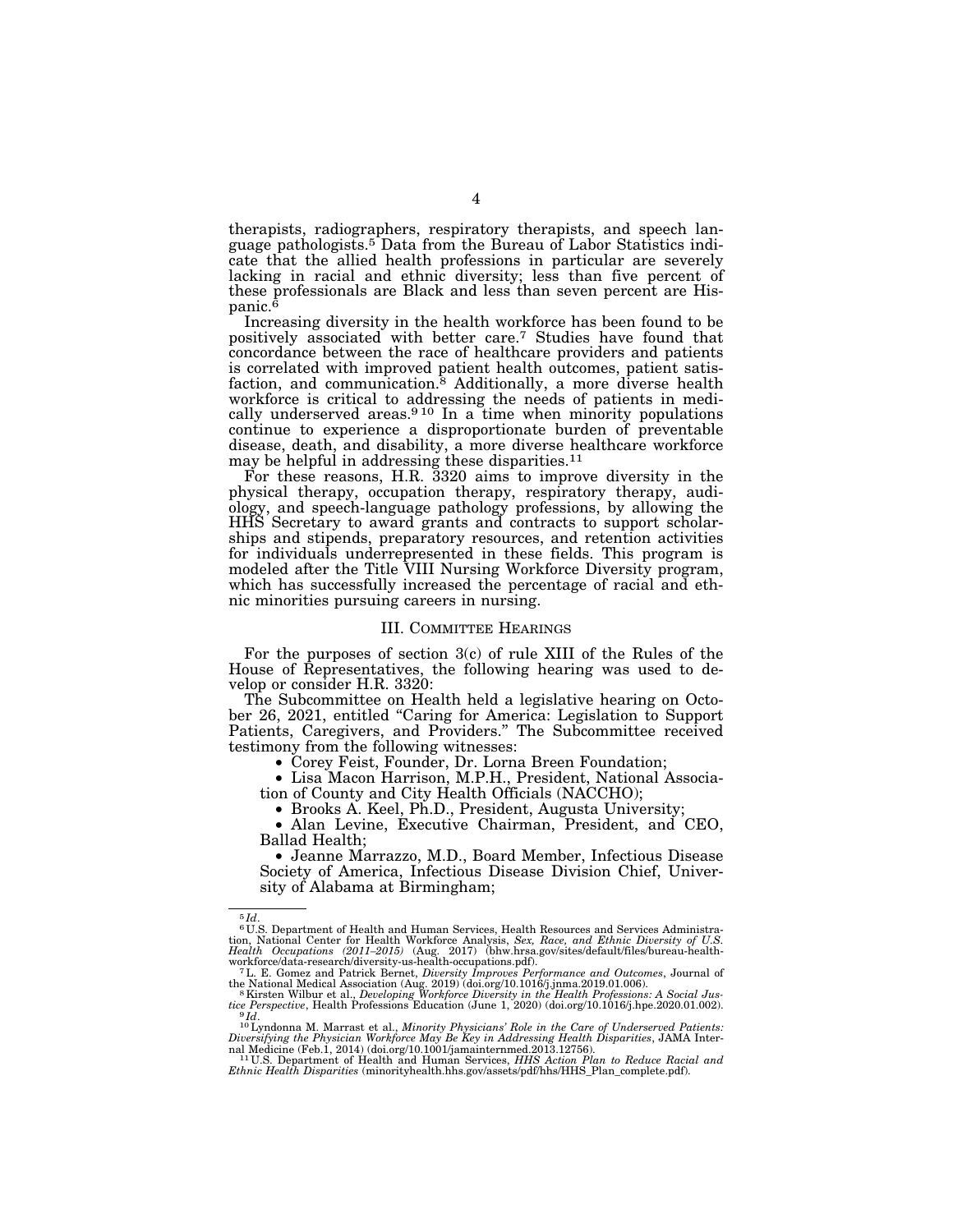• Stephanie Monroe, J.D., Director of Equity and Access, UsAgainstAlzheimer's, Executive Director, AfricanAmericansAgainstAlzheimer's; and

• Victoria Garcia Wilburn, D.H.Sc., O.T.R., F.A.O.T.A., Assistant Professor in Occupational Therapy, IUPUI School of Health & Human Sciences.

#### IV. COMMITTEE CONSIDERATION

H.R. 3320, the ''Allied Health Workforce Diversity Act of 2021,'' was introduced on May 18, 2021, by Representatives Rush (D–IL) and Mullin (R–OK) and referred to Committee on Energy and Commerce. Subsequently, on May 19, 2021, the bill was referred to the Subcommittee on Health.

On November 4, 2021, the Subcommittee on Health met in open markup session, pursuant to notice, to consider H.R. 3320 and eight other bills. During consideration of the bill, an amendment in the nature of a substitute (AINS) offered by Representative Matsui (D–CA) was agreed to by a voice vote. Upon conclusion of consideration of the bill, the Subcommittee on Health agreed to report the bill favorably to the full Committee, amended, by a voice vote.

On November 17, 2021, the full Committee met in open markup session, pursuant to notice, to consider H.R. 3320 and 11 other bills. No amendments were offered during consideration of the bill. Upon conclusion of consideration of the bill, the full Committee agreed to a motion on final passage offered by Representative Pallone (D–NJ), Chairman of the Committee, to order H.R. 3320 reported favorably to the House, as amended, by a voice vote.

### V. COMMITTEE VOTES

Clause 3(b) of rule XIII of the Rules of the House of Representatives requires the Committee to list each record vote on the motion to report legislation and amendments thereto. The Committee advises that there were no record votes taken on H.R. 3320, including a motion by Mr. Pallone ordering H.R. 3320 favorably reported to the House, as amended.

#### VI. OVERSIGHT FINDINGS

Pursuant to clause  $3(c)(1)$  of rule XIII and clause  $2(b)(1)$  of rule X of the Rules of the House of Representatives, the oversight findings and recommendations of the Committee are reflected in the descriptive portion of the report.

#### VII. NEW BUDGET AUTHORITY, ENTITLEMENT AUTHORITY, AND TAX EXPENDITURES

Pursuant to 3(c)(2) of rule XIII of the Rules of the House of Representatives, the Committee adopts as its own the estimate of new budget authority, entitlement authority, or tax expenditures or revenues contained in the cost estimate prepared by the Director of the Congressional Budget Office pursuant to section 402 of the Congressional Budget Act of 1974.

The Committee has requested but not received from the Director of the Congressional Budget Office a statement as to whether this bill contains any new budget authority, spending authority, credit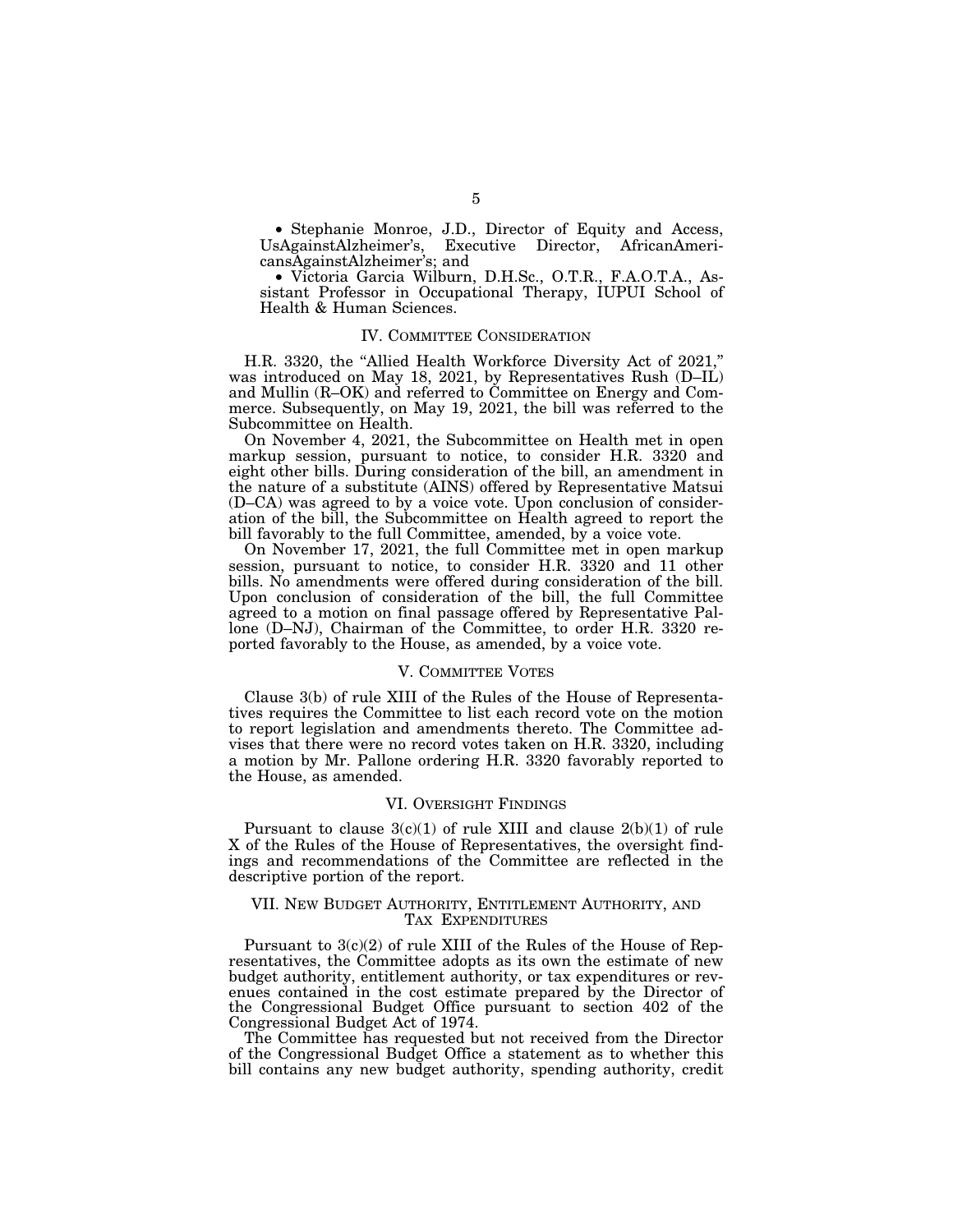authority, or an increase or decrease in revenues or tax expenditures.

#### VIII. FEDERAL MANDATES STATEMENT

The Committee adopts as its own the estimate of Federal mandates prepared by the Director of the Congressional Budget Office pursuant to section 423 of the Unfunded Mandates Reform Act.

### IX. STATEMENT OF GENERAL PERFORMANCE GOALS AND OBJECTIVES

Pursuant to clause  $3(c)(4)$  of rule XIII, the general performance goal or objective of this legislation is to support efforts to increase the diversity in the physical therapy, occupational therapy, respiratory therapy, audiology, and speech-language pathology professions.

#### X. DUPLICATION OF FEDERAL PROGRAMS

Pursuant to clause 3(c)(5) of rule XIII, no provision of H.R. 3320 is known to be duplicative of another Federal program, including any program that was included in a report to Congress pursuant to section 21 of Public Law 111–139 or the most recent Catalog of Federal Domestic Assistance.

#### XI. COMMITTEE COST ESTIMATE

Pursuant to clause  $3(d)(1)$  of rule XIII, the Committee adopts as its own the cost estimate prepared by the Director of the Congressional Budget Office pursuant to section 402 of the Congressional Budget Act of 1974.

#### XII. EARMARKS, LIMITED TAX BENEFITS, AND LIMITED TARIFF BENEFITS

Pursuant to clause  $9(e)$ ,  $9(f)$ , and  $9(g)$  of rule XXI, the Committee finds that H.R. 3320 contains no earmarks, limited tax benefits, or limited tariff benefits.

#### XIII. ADVISORY COMMITTEE STATEMENT

No advisory committee within the meaning of section 5(b) of the Federal Advisory Committee Act was created by this legislation.

#### XIV. APPLICABILITY TO LEGISLATIVE BRANCH

The Committee finds that the legislation does not relate to the terms and conditions of employment or access to public services or accommodations within the meaning of section  $10\overline{2}(b)(3)$  of the Congressional Accountability Act.

## XV. SECTION-BY-SECTION ANALYSIS OF THE LEGISLATION

#### *Section 1. Short title*

Section 1 designates that the Act may be cited as the ''Allied Health Workforce Diversity Act of 2021.''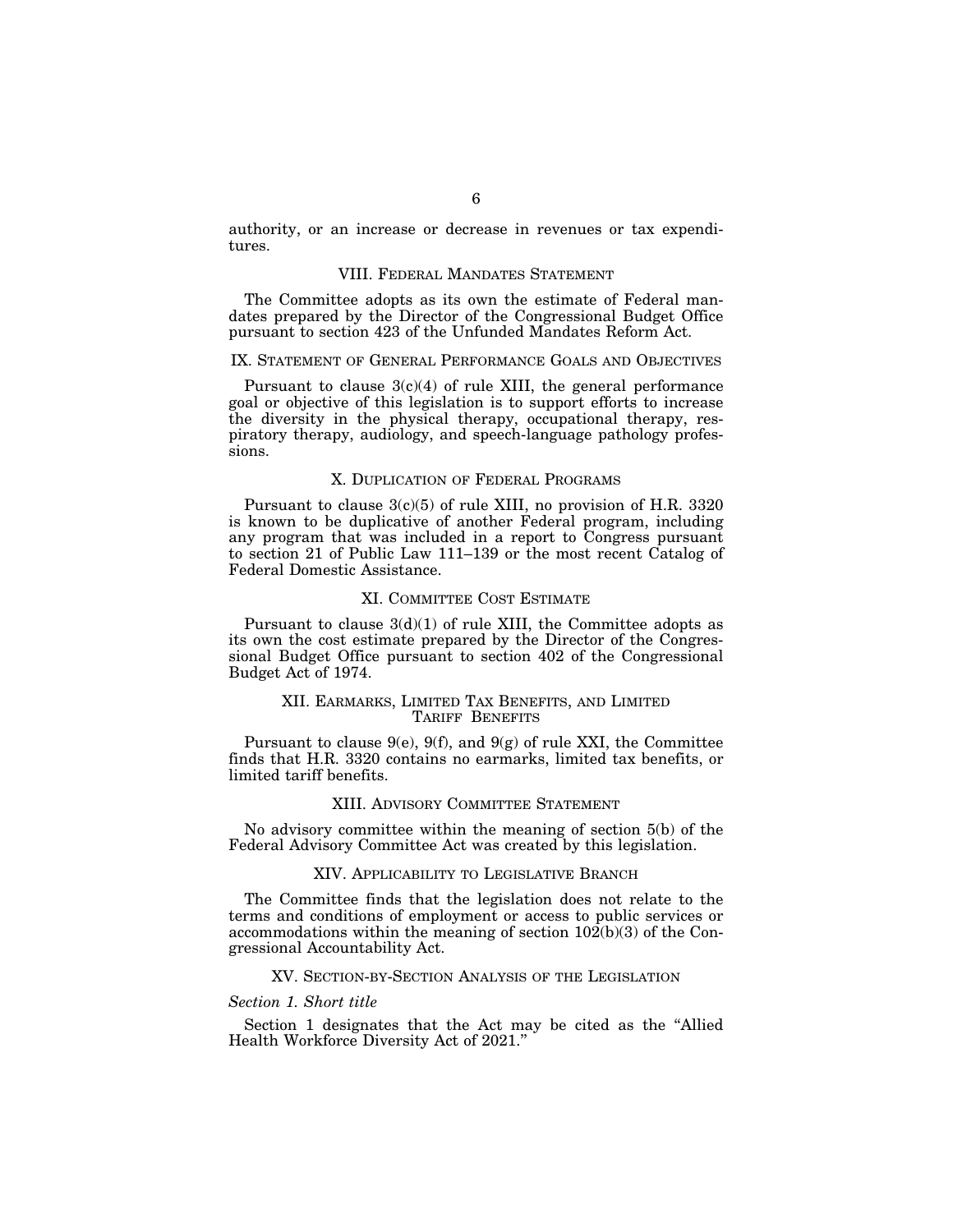## *Sec. 2. Increasing workforce diversity in the professions of physical therapy, occupational therapy, respiratory therapy, audiology, and speech-language pathology*

Section 2 amends the Public Health Service Act (PHSA) authorizing the Secretary to award grants and contracts to eligible entities to increase diversity in the physical therapy, occupation therapy, respiratory therapy, audiology, and speech-language pathology professions. Grants and contracts may be used to provide student scholarships or stipends for the completion of select degree programs, assistance for completion of prerequisite courses or other preparation necessary for enrollment in accredited education programs, and to carry out activities to ensure the retention of students.

Section 2 requires the Secretary to consider the recommendations of national organizations representing the professions of interest when awarding grants and contracts.

Section 2 requires award recipients to report information regarding annual admission, retention, and graduation rates for eligible individuals. If rates reported by a recipient fall below the average of the previous two years, the recipient must provide the Secretary with plans for immediately improving rates. If the plan of the recipient fails to improve rates within one-year of plan implementation, the recipient becomes ineligible for continued funding.

Section 2 also specifies definitions for eligible entities and individuals. Eligible entities are defined as accredited education programs in physical therapy, occupational therapy, respiratory therapy, audiology, and speech pathology professions. Eligible individuals are defined as those who are (1) underrepresented in the professions of interest, specifically, racial or ethnic minorities, from disadvantaged backgrounds, or individuals with a disability; (2) in financial need for a scholarship or stipend; and (3) enrolled or accepted for enrollment at an eligible entity for a program in the professions of interest.

Finally, Section 2 authorizes \$8 million for each of the five fiscal years following enactment.

## *Sec. 3. Eligibility clarification regarding students supported through mental and behavioral health education and training grants*

Section 3 amends the PHSA to make eligible accredited institutions of higher education or professional training that are establishing or expanding master's and doctoral level programs related to occupational therapy for grants to support the recruitment of students by the Secretary.

## XVI. CHANGES IN EXISTING LAW MADE BY THE BILL, AS REPORTED

In compliance with clause 3(e) of rule XIII of the Rules of the House of Representatives, changes in existing law made by the bill, as reported, are shown as follows (existing law proposed to be omitted is enclosed in black brackets, new matter is printed in italics, and existing law in which no change is proposed is shown in roman):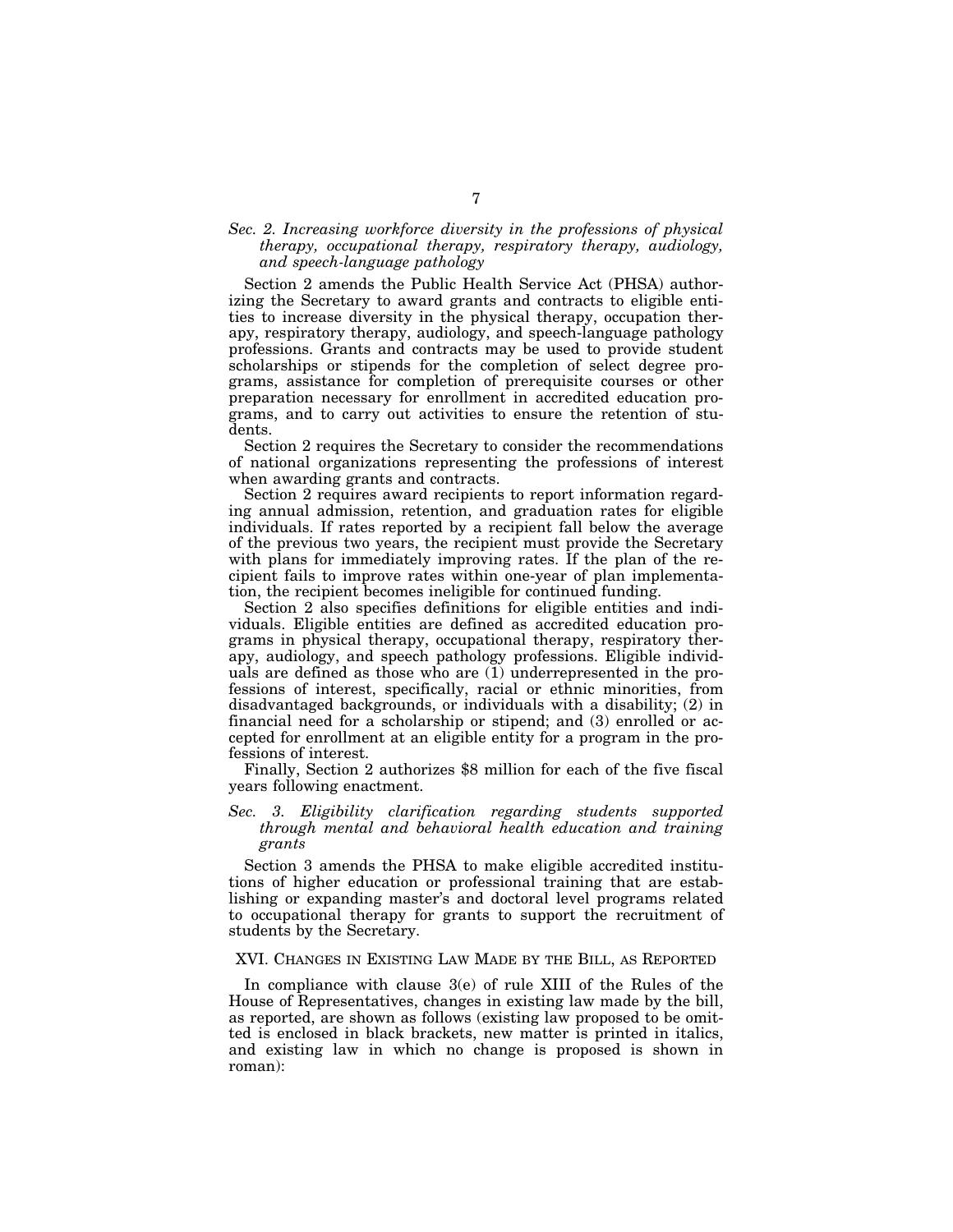## **PUBLIC HEALTH SERVICE ACT**

# **TITLE VII—HEALTH PROFESSIONS EDUCATION**

## **PART D—INTERDISCIPLINARY, COMMUNITY-BASED LINKAGES**

\* \* \* \* \* \* \*

## \* \* \* \* \* \* \* **SEC. 756. MENTAL AND BEHAVIORAL HEALTH EDUCATION AND TRAIN-ING GRANTS.**

(a) GRANTS AUTHORIZED.—The Secretary may award grants to eligible institutions to support the recruitment of students for, and education and clinical experience of the students in—

(1) accredited institutions of higher education or accredited professional training programs that are establishing or expanding internships or other field placement programs in mental health in psychiatry, psychology, school psychology, behavioral pediatrics, psychiatric nursing (which may include master's and doctoral level programs), social work, school social work, substance use disorder prevention and treatment, marriage and family therapy, occupational therapy *(which may include master's and doctoral level programs)*, school counseling, or professional counseling, including such programs with a focus on child and adolescent mental health, trauma, and transitional-age youth;

(2) accredited doctoral, internship, and post-doctoral residency programs of health service psychology (including clinical psychology, counseling, and school psychology) for the development and implementation of interdisciplinary training of psychology graduate students for providing behavioral health services, including trauma-informed care and substance use disorder prevention and treatment services, as well as the development of faculty in health service psychology;

(3) accredited master's and doctoral degree programs of social work for the development and implementation of interdisciplinary training of social work graduate students for providing behavioral health services, including trauma-informed care and substance use disorder prevention and treatment services, and the development of faculty in social work; and

(4) State-licensed mental health nonprofit and for-profit organizations to enable such organizations to pay for programs for preservice or in-service training in a behavioral health-related paraprofessional field with preference for preservice or in-service training of paraprofessional child and adolescent mental health workers.

(b) ELIGIBILITY REQUIREMENTS.—To be eligible for a grant under this section, an institution shall demonstrate—

(1) an ability to recruit and place the students described in subsection (a) in areas with a high need and high demand population;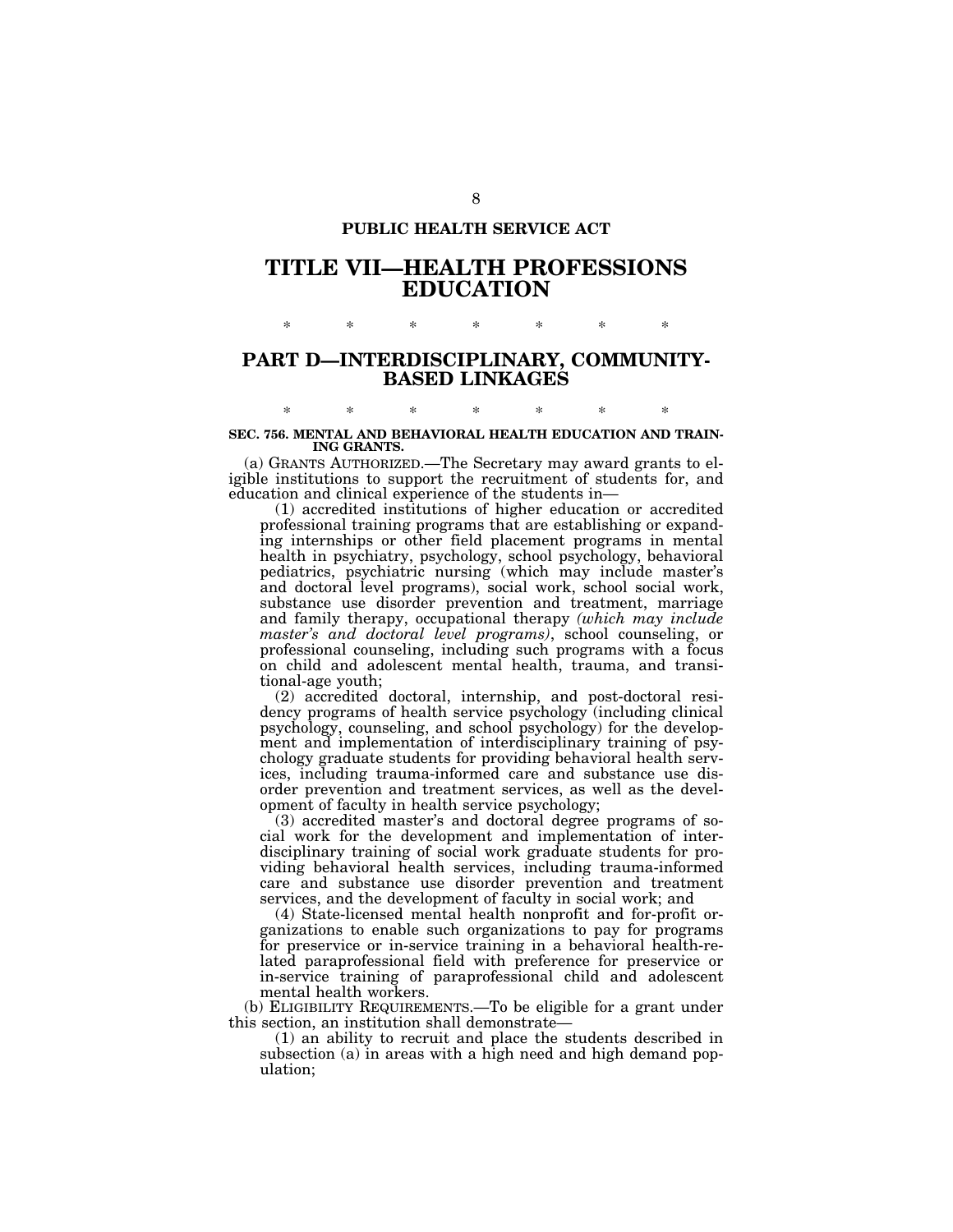(2) participation in the institutions' programs of individuals and groups from different racial, ethnic, cultural, geographic, religious, linguistic, and class backgrounds, and different genders and sexual orientations;

(3) knowledge and understanding of the concerns of the individuals and groups described in paragraph (2), especially individuals with mental disorder symptoms or diagnoses, particularly children and adolescents, and transitional-age youth;

(4) any internship or other field placement program assisted under the grant will prioritize cultural and linguistic competency; and

(5) the institution will provide to the Secretary such data, assurances, and information as the Secretary may require.

(c) INSTITUTIONAL REQUIREMENT.—For grants awarded under paragraphs (2) and (3) of subsection (a), at least 4 of the grant recipients shall be historically black colleges or universities or other minority-serving institutions.

(d) PRIORITY.—In selecting grant recipients under this section, the Secretary shall give priority to—

(1) programs that have demonstrated the ability to train psychology, psychiatry, and social work professionals to work in integrated care settings for purposes of recipients under paragraphs (1), (2), and (3) of subsection (a); and

(2) programs for paraprofessionals that emphasize the role of the family and the lived experience of the consumer and family-paraprofessional partnerships for purposes of recipients under subsection  $(a)(\overline{4})$ .

(e) REPORT TO CONGRESS.—Not later than 4 years after the date of enactment of the Helping Families in Mental Health Crisis Reform Act of 2016, the Secretary shall include in the biennial report submitted to Congress under section 501(m) an assessment on the effectiveness of the grants under this section in—

(1) providing graduate students support for experiential training (internship or field placement);

(2) recruiting students interested in behavioral health practice;

 $(3)$  recruiting students in accordance with subsection  $(b)(1)$ ; (4) developing and implementing interprofessional training and integration within primary care;

(5) developing and implementing accredited field placements and internships; and

(6) collecting data on the number of students trained in behavioral health care and the number of available accredited internships and field placements.

(f) AUTHORIZATION OF APPROPRIATIONS.—For each of fiscal years 2019 through 2023, there are authorized to be appropriated to carry out this section \$50,000,000, to be allocated as follows:

(1) For grants described in subsection  $(a)(1)$ , \$15,000,000.

(2) For grants described in subsection  $(a)(2)$ , \$15,000,000.

 $(3)$  For grants described in subsection  $(a)(3)$ , \$10,000,000.

(4) For grants described in subsection  $(a)(4)$ , \$10,000,000.

\* \* \* \* \* \* \*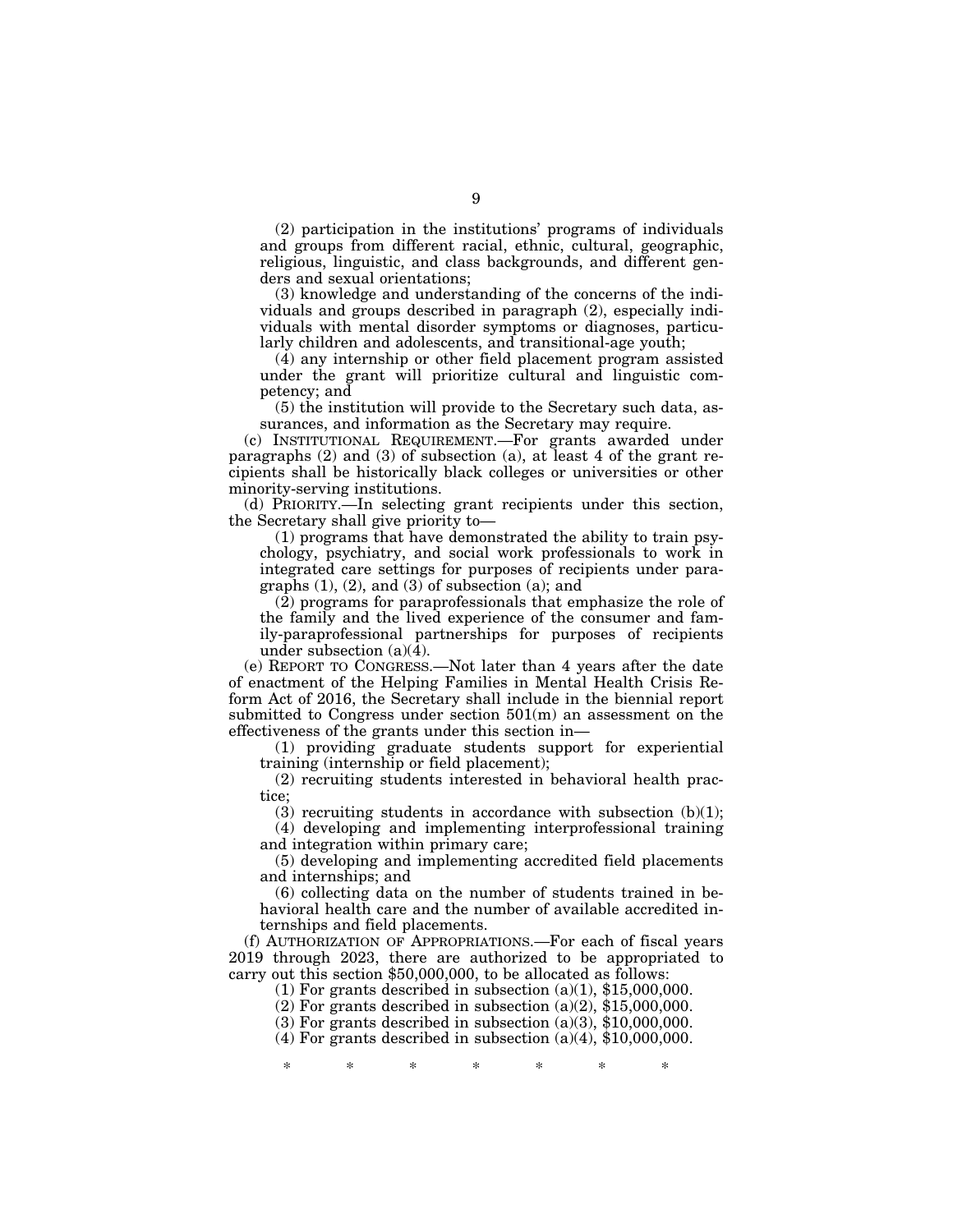# *PART G—INCREASING WORKFORCE DIVERSITY IN THE PROFESSIONS OF PHYSICAL THER-*APY, OCCUPATIONAL<br>PIRATORY THERAPY, *PIRATORY THERAPY, AUDIOLOGY, AND SPEECH-LANGUAGE PATHOLOGY*

### *SEC. 783. SCHOLARSHIPS AND STIPENDS.*

*(a) IN GENERAL.—The Secretary may award grants and contracts to eligible entities to increase educational opportunities in the professions of physical therapy, occupational therapy, respiratory therapy, audiology, and speech-language pathology for eligible individuals by—* 

*(1) providing student scholarships or stipends, including for—* 

*(A) completion of an accelerated degree program;* 

*(B) completion of an associate's, bachelor's, master's, or doctoral degree program; and* 

*(C) entry by a diploma or associate's degree practitioner into a bridge or degree completion program;* 

*(2) providing assistance for completion of prerequisite courses or other preparation necessary for acceptance for enrollment in the eligible entity; and* 

*(3) carrying out activities to increase the retention of students in one or more programs in the professions of physical therapy, occupational therapy, respiratory therapy, audiology, and speech-language pathology.* 

*(b) CONSIDERATION OF RECOMMENDATIONS.—In carrying out subsection (a), the Secretary shall take into consideration the recommendations of national organizations representing the professions of physical therapy, occupational therapy, respiratory therapy, audiology, and speech-language pathology, including the American Physical Therapy Association, the American Occupational Therapy Association, the American Speech-Language-Hearing Association, the American Association for Respiratory Care, the American Academy of Audiology, and the Academy of Doctors of Audiology.* 

*(c) REQUIRED INFORMATION AND CONDITIONS FOR AWARD RECIPI-ENTS.—* 

*(1) IN GENERAL.—The Secretary may require recipients of awards under this section to report to the Secretary concerning the annual admission, retention, and graduation rates for eligible individuals in programs of the recipient leading to a degree in any of the professions of physical therapy, occupational therapy, respiratory therapy, audiology, and speech-language pathology.* 

*(2) FALLING RATES.—If any of the rates reported by a recipient under paragraph (1) fall below the average for such recipient over the two years preceding the year covered by the report, the recipient shall provide the Secretary with plans for immediately improving such rates.* 

*(3) INELIGIBILITY.—A recipient described in paragraph (2) shall be ineligible for continued funding under this section if the plan of the recipient fails to improve the rates within the 1-year period beginning on the date such plan is implemented.* 

*(d) DEFINITIONS.—In this section:*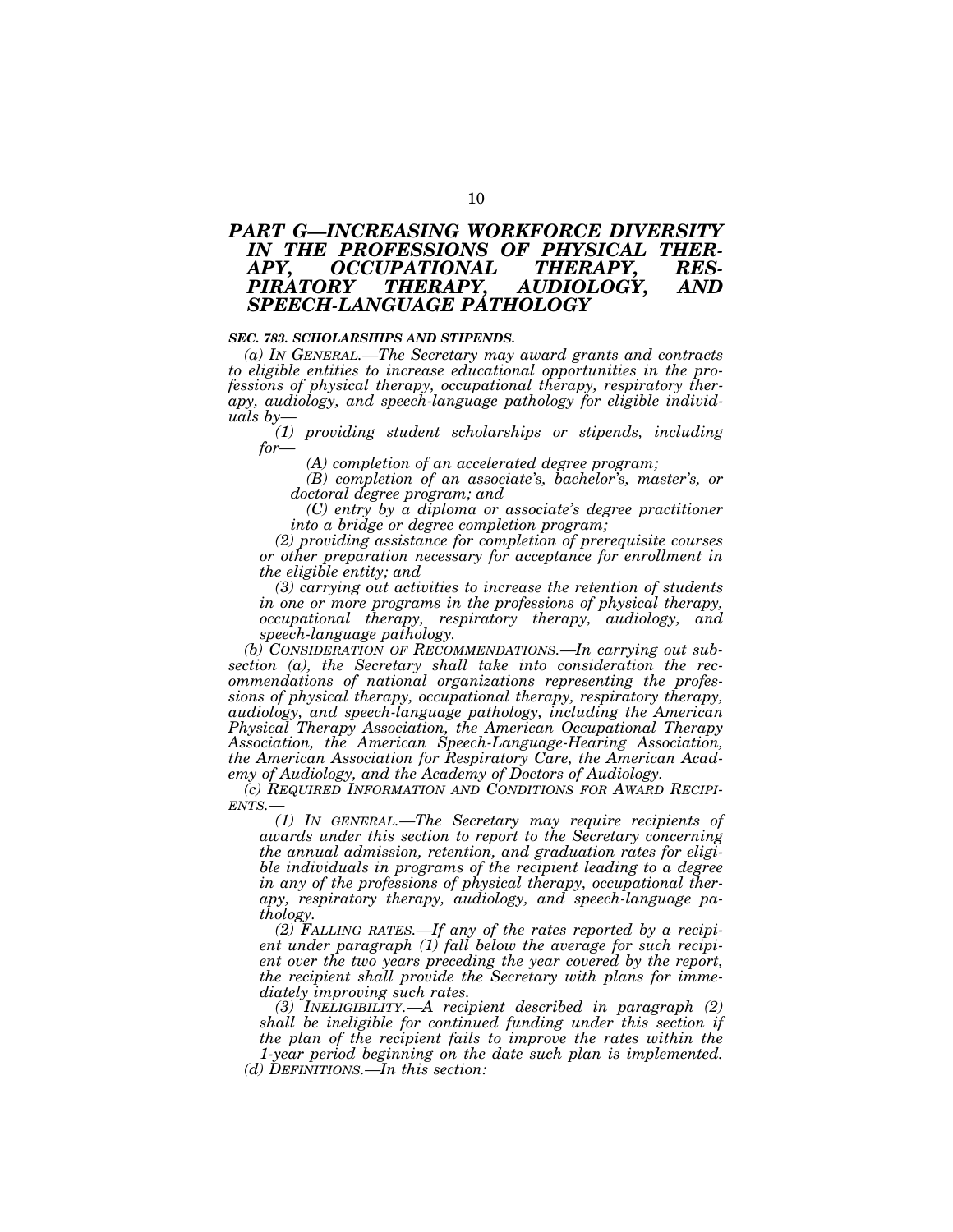*(1) ELIGIBLE ENTITIES.—The term ''eligible entity'' means an accredited education program that is carrying out a program for recruiting and retaining students underrepresented in the professions of physical therapy, occupational therapy, respiratory therapy, audiology, and speech-language pathology (including racial or ethnic minorities, or students from disadvantaged backgrounds).* 

*(2) ELIGIBLE INDIVIDUAL.—The term ''eligible individual'' means an individual who—* 

*(A) is a member of a class of persons who are underrepresented in the professions of physical therapy, occupational therapy, respiratory therapy, audiology, and speech-language pathology, including individuals who are—* 

*(i) racial or ethnic minorities;* 

*(ii) from disadvantaged backgrounds; or* 

*(iii) individuals with a disability (as defined in section 3(1) of the Americans with Disabilities Act of 1990), or who have an individualized education program (as defined in section 602 of the Individuals with Disabilities Education Act), are covered under section 504 of the Rehabilitation Act of 1973, or have other documentation establishing the student's disability (as such term is defined in section 3(1) of the Americans with Disabilities Act of 1990);* 

*(B) has a financial need for a scholarship or stipend; and (C) is enrolled (or accepted for enrollment) at an audi-*

*ology, speech-language pathology, respiratory therapy, physical therapy, or occupational therapy program as a full-time student at an eligible entity.* 

*(e) AUTHORIZATION OF APPROPRIATIONS.—There is authorized to be appropriated to carry out this section \$8,000,000 for the first fiscal year commencing after the date of enactment of the Allied Health Workforce Diversity Act of 2021 and each of the 4 succeeding fiscal years.* 

## **PART [G]** *H***—GENERAL PROVISIONS**

#### **SEC. 791. PREFERENCES AND REQUIRED INFORMATION IN CERTAIN PROGRAMS.**

(a) PREFERENCES IN MAKING AWARDS.—

(1) IN GENERAL.—Subject to paragraph (2), in making awards of grants or contracts under any of sections 747 and 750, the Secretary shall give preference to any qualified applicant that—

(A) has a high rate for placing graduates in practice settings having the principal focus of serving residents of medically underserved communities;

(B) during the 2-year period preceding the fiscal year for which such an award is sought, has achieved a significant increase in the rate of placing graduates in such settings; or

(C) utilizes a longitudinal evaluation (as described in section  $761(d)(2)$  and reports data from such system to the national workforce database (as established under section 761(b)(2)(E)).